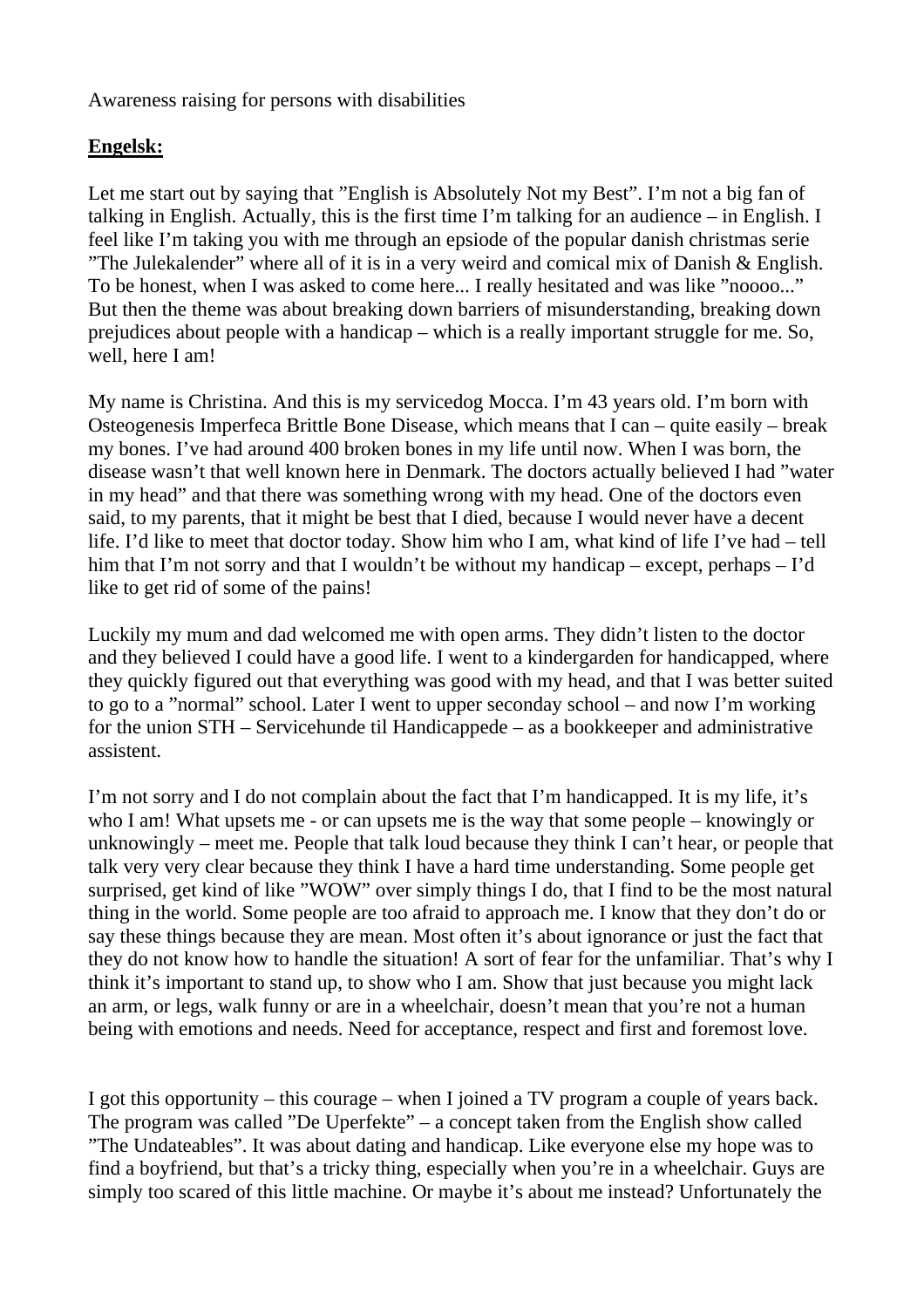program didn't change my love life, but it changed a lot of other things. My self-confidence grew, my selfworth grew and I got the courage to stand up and tell about myself – my life. Show people that being handicapped does not mean having a bad or trivial life – and again – show that no matter what we're all just people.

Accept, respect and love. Why I mention love is beacuse I once wrote with a guy, who asked if handicapped had feelings and need for love. I thought: yes! Here's a guy with some humour. Just my sort of thing. I answered: No we do not. We live in a steel cage without any form for feelings – kind of like a ufo. When we communicated we unfold our antennas and send signals to eachother. Shortly afterwards he replied, apologizing if his question hurt me, but he actually meant what he wrote. OMG – I refuse to believe that there – in our time – exist people that believe that just because you look different, you're not a human being. It simply can't be right. I don't want to believe it – but, hey, there he was.

SO – that's why I give talks, that's why I participate in different campains that want to show that no matter what we're all just people. That's why I want to break down barriers of misunderstanding, of prejudice.

And that's why I got really happy when I got a request in 2015 from the Danish Disability Council, asking me if I'd like to join their campaign "Det er Ikke Et Handicap" (It's not a handicap) We were going to make a talkshow – The Handicapped Talkshow. The concept was pretty much the same as in a typical talkshow – but turned upside down. A handicapped studio – my specially designed handicap-car! Handicap audience. Handicap questions. The only ones who weren't handicapped were the guests. We drove to Bornholm, a danish island where there every year is an political gathering called "Folkemødet". Politicians, celebrities and all kinds of people meet for a weekend, discussing, debating, giving speeches... Here we parked with my car, here we invited different people in for a chat. In just a minute I'll show you a short episode. The funny thing was that we ended out by sort of concluding that everybody has some kind of handicap. Big, small, invisible – but anyhow: can we at all say that anybody's normal? What is normal?

Unfortunately there wasn't any of the Danish TV-stations that wanted to screen our talkshow, so you can only find it on youtube.

However, there was a single famous TV-comedian, Jan Gintberg, who watched it and afterwards asked if I wanted to participate in one of his shows. I said yes and we had a little chat about handicap and handicapped people. IT was sø funny and it was showed on Danish tv.

I believe that the best way towards breaking down barriers and prejudices are through the medias. We just need to convince them that we - who have a handicap is not dangerous, or whatever it is, they're afraid of. We never see a TV-host who's handicapped in the News. Aftenshowet, Go'Morgen eller Go'Aften Danmark? Why? What do they fear?

And now – here's an episode of The Handicapped Talkshow.

Thank You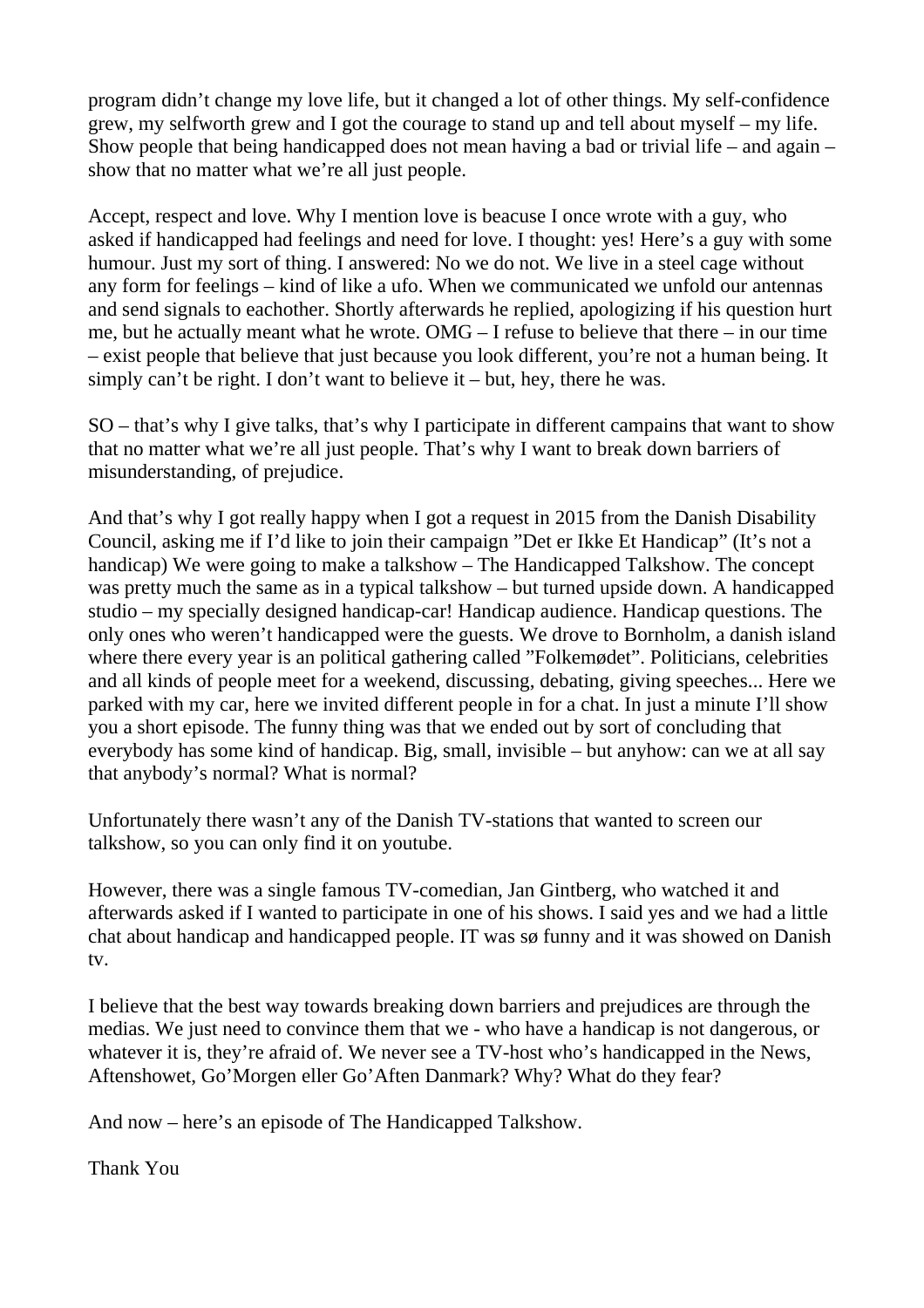## **Dansk**

Lad mig starte med at sige at *"English Is Absolutely Not My Best".* Jeg bryder mig virkelig ikke om at tale engelsk og faktisk er det her første gang jeg taler for en større forsamling på engelsk. Jeg føler, jeg kommer til at tage jer med i et afsnit af en populær dansk julekalender "The Julekalender", hvor det hele foregår på dansk/english. Egentlig følte jeg mig for genert til at deltage, men på den anden side, så er emnet om at nedbryde fordomme og barriere over for handicappede og handicap, så vigtigt for mig - så nu sidder jeg her.

Jeg hedder Christina. Jeg er 43 år. Er født med Osteogenesis Imperfeca Brittle Bone Disease, hvilket betyder at jeg kan brække knoglerne meget nemt. Da jeg blev født, var Brittle Bones Disease ikke så kendt i Danmark. Lægerne troede jeg havde vand i hovedet og nok ikke var helt rigtig i hovedet. Faktisk mente en af lægerne, at det nok var bedst at jeg døde hurtigt, for jeg ville aldrig få et værdigt liv. Den læge gad jeg gerne møde i dag… Vise ham hvem jeg er, hvilket liv jeg har haft og har - fortælle ham at jeg ikke er ked af det og ikke ville være foruden - måske lige bortset fra nogle af smerterne.

Heldigvis tog min mor og far imod mig. Lyttede ikke til lægen og troede på, jeg ville få et godt liv. Jeg kom i børnehave med andre handicappede. De fandt hurtigt ud af, at mit hovede var ok, så jeg kunne sagtens komme i "almindelig" skole. Senere kom jeg på gymnasiet - og nu arbejder jeg for foreningen STH Servicehunde til Handicappede som bogholder og administrativ assistent.

Jeg er absolut ikke ked af at være handicappet, det er jo mit liv, men jeg kan blive ked af de fordomme jeg bliver mødt med indimellem eller måden folk behandler mig på. Folk der taler højt fordi jeg måske ikke kan høre. Eller de taler t y d e l i g t fordi de tror, jeg ikke kan forstå. Nogle bliver overrasket med "wow-effekt". over simple ting, jeg gør, som jeg ikke finder unaturlige. Eller dem der ikke tør henvende sig til mig. Jeg ved at folk ikke gør eller siger de her ting, fordi de er onde, men oftest er det pga uvidenhed eller berøringsangst. Derfor - synes jeg, det er vigtigt at stå frem og vise, hvem jeg er. Vise at uanset hvordan du ser ud, mangler en arm, ikke har ben, går sjovt, sidder i kørestol, ikke kan tale, se eller høre, så er vi alle mennesker med følelser og behov. Behov for accept, respekt og ikke mindst kærlighed.

Jeg fik muligheden og modet til det her, da jeg for nogle år siden deltog i et program, der hed De Uperfekte - et program taget fra England The Undateables. Det handlede om dating og handicappede. Som alle andre håbede jeg at finde en kæreste, men det er ikke helt nemt, særligt ikke når man sidder i kørestol. Fyrene er simpelt hen bange for kørestolen … eller er det måske mig? Med det her program tænkte jeg, så kunne det jo være. Jeg fandt dog hurtigt ud af, at det var heller ikke her, jeg fandt en kæreste, men jeg fik så meget andet ud af at deltage. Bedre selvtillid og selvværd og modet til at stå frem, fortælle om mig og mit liv. Vise at selvom man har et handicap, så er det ikke umuligt at have et godt liv - og igen - vise at uanset hvad så er vi mennesker.

Accept, respekt og kærlighed. Hvorfor jeg specielt nævner kærlighed er fordi, jeg skrev med en fyr, der spurgte om os handicappede havde følelser og behov for kærlighed. Yes tænkte